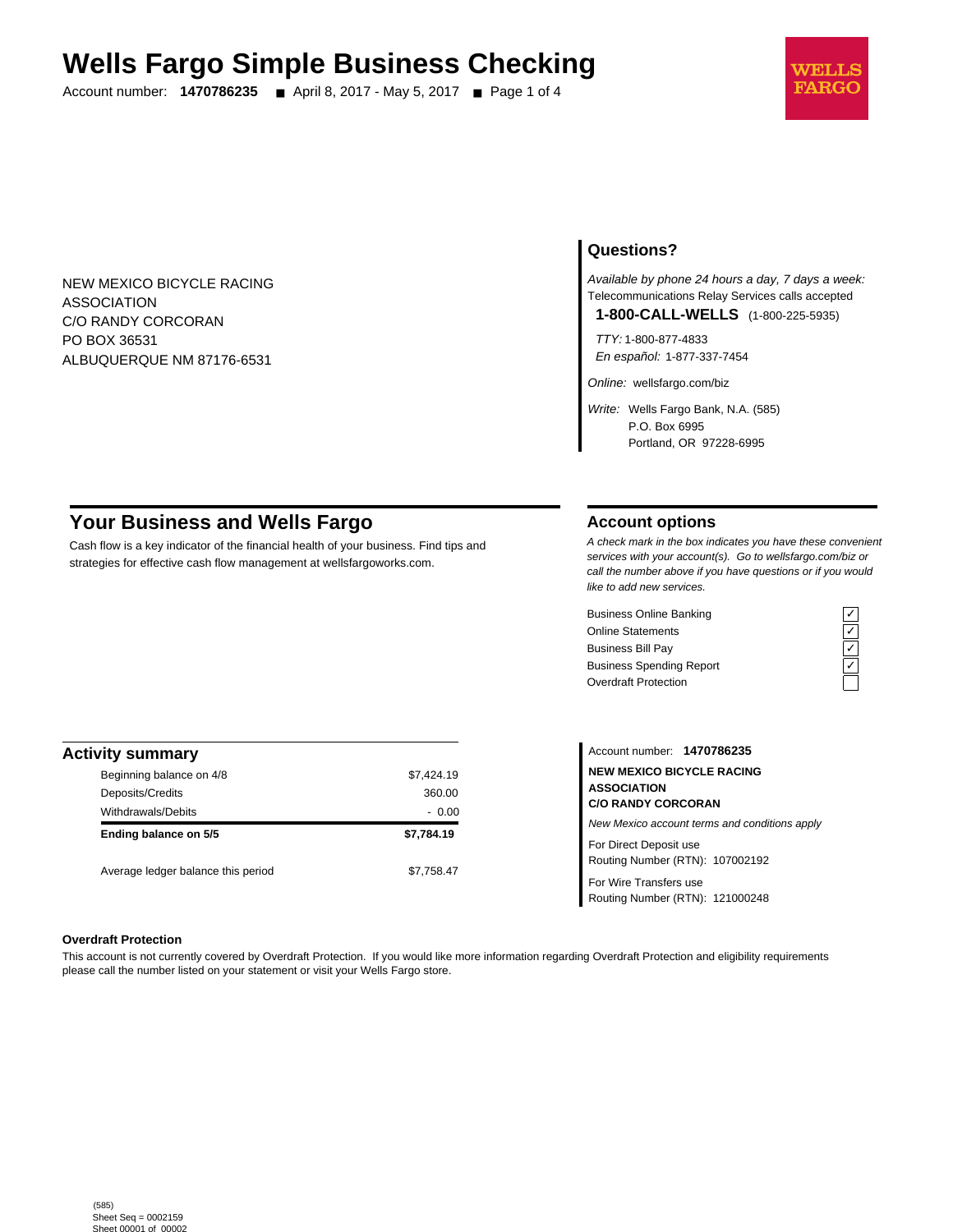

# **Transaction history**

l

|                                          |               | 7.784.19     |
|------------------------------------------|---------------|--------------|
|                                          |               |              |
| Deposit Made In A Branch/Store<br>316.00 |               | 7,784.19     |
| 44.00                                    |               |              |
| Credits                                  | <b>Debits</b> | balance      |
| Deposits/                                | Withdrawals/  | Ending daily |
| Description                              |               |              |

The Ending Daily Balance does not reflect any pending withdrawals or holds on deposited funds that may have been outstanding on your account when your transactions posted. If you had insufficient available funds when a transaction posted, fees may have been assessed.

## **Monthly service fee summary**

For a complete list of fees and detailed account information, please see the Wells Fargo Fee and Information Schedule and Account Agreement applicable to your account or talk to a banker. Go to wellsfargo.com/feefaq to find answers to common questions about the monthly service fee on your account.

| Fee period 04/08/2017 - 05/05/2017                                           | Standard monthly service fee \$10.00 | You paid \$0.00    |
|------------------------------------------------------------------------------|--------------------------------------|--------------------|
| How to avoid the monthly service fee                                         | Minimum required                     | This fee period    |
| Have any ONE of the following account requirements<br>Average ledger balance | \$500.00                             | $$7,758.00$ $\Box$ |
| C1/C1                                                                        |                                      |                    |

# **Account transaction fees summary**

|                            |            | Units    | Excess | Service charge per | Total service |
|----------------------------|------------|----------|--------|--------------------|---------------|
| Service charge description | Units used | included | units  | excess units (\$)  | charge $(\$)$ |
| Cash Deposited (\$)        |            | 3.000    |        | 0.0030             | 0.00          |
| Transactions               |            | 50       |        | 0.50               | 0.00          |
| Total service charges      |            |          |        |                    | \$0.00        |

#### **Other Wells Fargo Benefits**

#### **Commercial real estate loans up to \$750,000 - origination fee waived**

Apply by June 30, 2017, and we'll waive the origination fee - a discount of up to \$5,000. Business Real Estate Financing wants to help you meet your commercial real estate goals. Our purchase, refinance, and equity loans offer competitive rates with a variety of term options, and low closing costs.

Learn more by visiting wellsfargo.com/biz/loans-and-lines/real-estate/ To apply, or for more information, call: 1-866-416-4320, Monday - Friday, 6:00 a.m. to 6:00 p.m. Pacific Time.

Note: Equity lines of credit are not eligible for this promotion. All financing is subject to credit approval. Some restrictions may apply. Equal housing lender.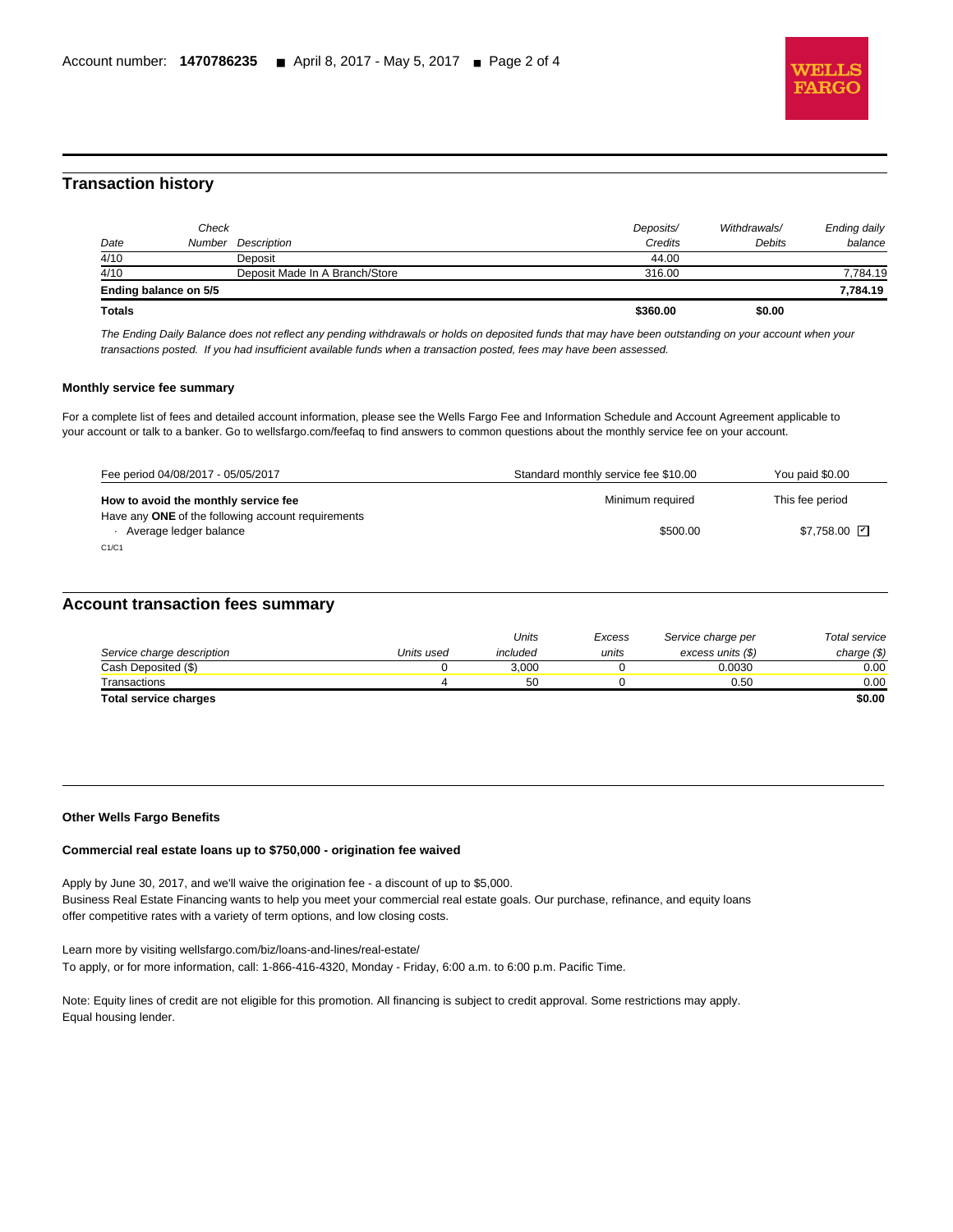

# **IMPORTANT ACCOUNT INFORMATION**

#### **Please note the following in connection with your Wells Fargo Debit or ATM Card:**

l

At certain ATMs inside Wells Fargo branches, during branch hours, your daily ATM withdrawal limit may not apply, and you may be able to access and perform transactions on accounts that are not linked to your card. At most ATMs, however, your daily ATM withdrawal limit will apply, and you will only have access to accounts linked to your card.

The Consumer Account Agreement, Business Account Agreement, and Selected Terms and Conditions for Wells Fargo Consumer Debit and ATM Cards; Business Debit, ATM and Deposit Cards; Campus Debit Card and Campus ATM Card; Wells Fargo Advisors Accounts; and Private Bank Debit Cards are revised as follows:

In the sections entitled, "Electronic fund transfer services", "Issuance of a card and Personal Identification Number (PIN)", "What you can do at Wells Fargo ATMs", "Daily limits and funds available for use with cards" and "Linking accounts for card access and designating primary account", references to "linked account(s)" and "accounts linked to your card" have been changed to "account(s)".

In the section entitled, "Daily limits and funds available for use with cards", modifications have been made to reflect that at certain ATMs inside Wells Fargo branches, during branch hours, your daily ATM withdrawal limit may not apply, and you may be able to access and perform transactions on accounts that are not linked to your card. At most ATMs, however, your daily ATM withdrawal limit will apply, and you will only have access to accounts linked to your card.